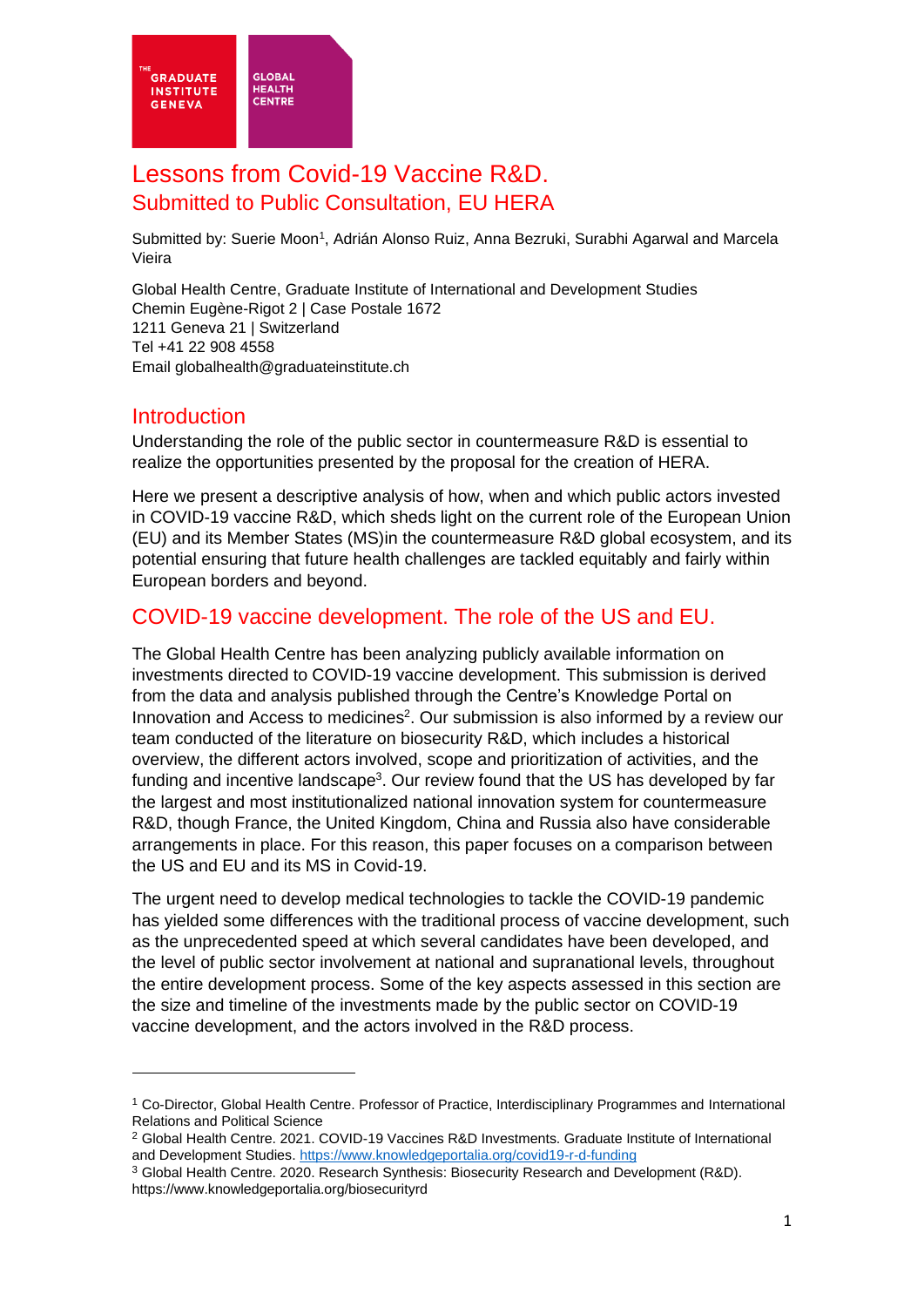

Figure 1. Source of COVID-19 vaccine R&D investments, by source country

Public institutions from the US and some EU's MS have led the investments dedicated to developing COVID-19 vaccines in 2020 and 2021 globally. However, the EU acted in an uncoordinated manner, with EU institutions investing less than some MS separately. Figure 1 shows the investments announced to support the development of COVID-19 vaccines. EU countries and institutions are grouped, showing the combined investments from Germany (the largest European investor and the second largest investor globally with USD 1.5bn invested), the EU (USD 327million), Spain (USD 87million), The Netherlands (USD 58 million) and France (USD 18 million). These investments include direct investments to R&D implementers and investments to intermediaries, mainly the Coalition for Epidemic Preparedness Innovations (CEPI).

When looking at direct investments to R&D implementers, both European and US public institutions invested primarily in pharmaceutical companies from their own region/country, suggesting a broader interest in investing in domestic R&D and industrial capacity as well as guarding against the risks of export bans.

In addition to direct investments to research institutions and pharmaceutical companies, the EU and its MS channeled 29% of its investments through CEPI, whereas the US did not, but rather invested directly. CEPI's mandate not only includes the development of vaccines against pathogens with epidemic potential, but also ensuring that these vaccines are made globally and equitably accessible. In addition, as shown in Figure 2, CEPI's R&D investments follow a more geographically diverse portfolio, than other national actors (including the EU).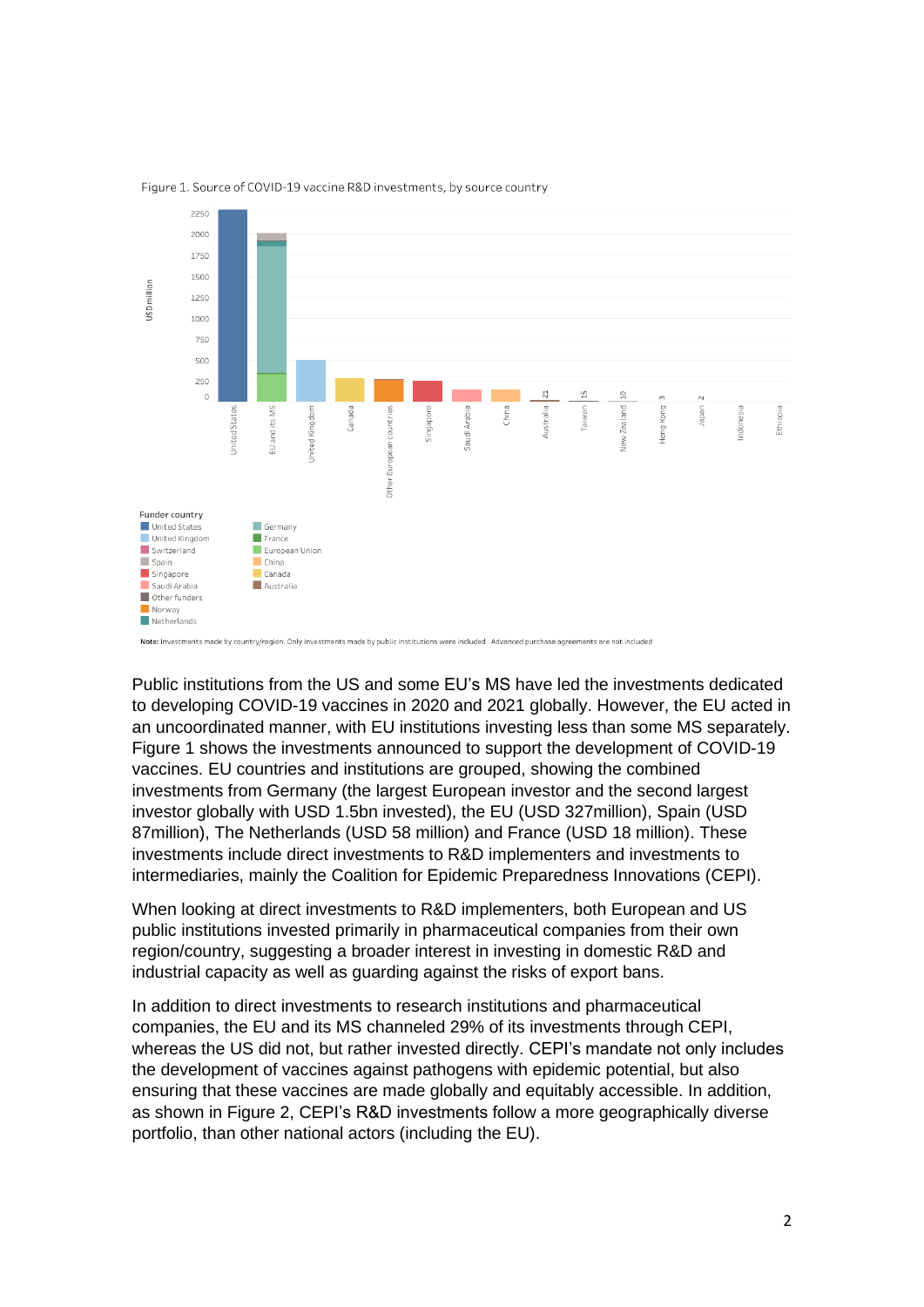

Figure 2. Number and location of recipients per public funder location

Note: This figure shows the number of recipients and the country where each recipient is located, per public funder location. The figure only includes direct funding from public sources and the investments made by CEPI (Secondary funding from CEPI)

Considering the timing of investments is also relevant $4$ , as earlier investments reduce risk for companies, and also enable them to begin the R&D process faster. In 2020, the US stands as the largest single investor, and also as one of the earliest investors, signing the first investment agreement in January 2020. The country's investments reach its maximum level in March 2020 with USD 903 million.

In comparison, the majority of EU MS' investments going directly to R&D implementers were made from Q2 2020 onwards with the highest investments made by Germany in Q3 2020, with more than USD 1bn invested between August and September. There is a lack of publicly available information on vaccine R&D investments from other EU MS; it is not clear if no investments were made or if the data is simply not accessible.

However, European investments channeled through CEPI started in Q1 2020 with contributions from Germany, that were followed in Q2 2020 by many other EU MS and non-EU European countries, with the highest investments made in Q2 2020. CEPI's investments (USD 0.9bn) started in January 2020 and reached its maximum level in May 2020 with USD 391 million invested, seemingly faster than EU MS and institutions' direct investments.

As candidates approached late-stage clinical trials and approvals, governments concluded various advanced purchase agreements (APAs) with producers. The APA timeline seems to follow a similar pattern, as the US started to sign these agreements in Q2 2020, and the EU followed later in Q3 2020. Additionally, the ACT-Accelerator (and its vaccine pillar COVAX) that have received substantial support from European countries and institutions, signed its first APA in Q2 2020 (the agreement was signed initially by CEPI but was then included under COVAX's umbrella). In total, the US has invested USD 16.4 billion in APAs (defined as purchase agreements finalized before the earliest vaccine candidate approval by a Stringent Regulatory Agency and including

<sup>4</sup> Annex 1 contains a figure with the investment timeline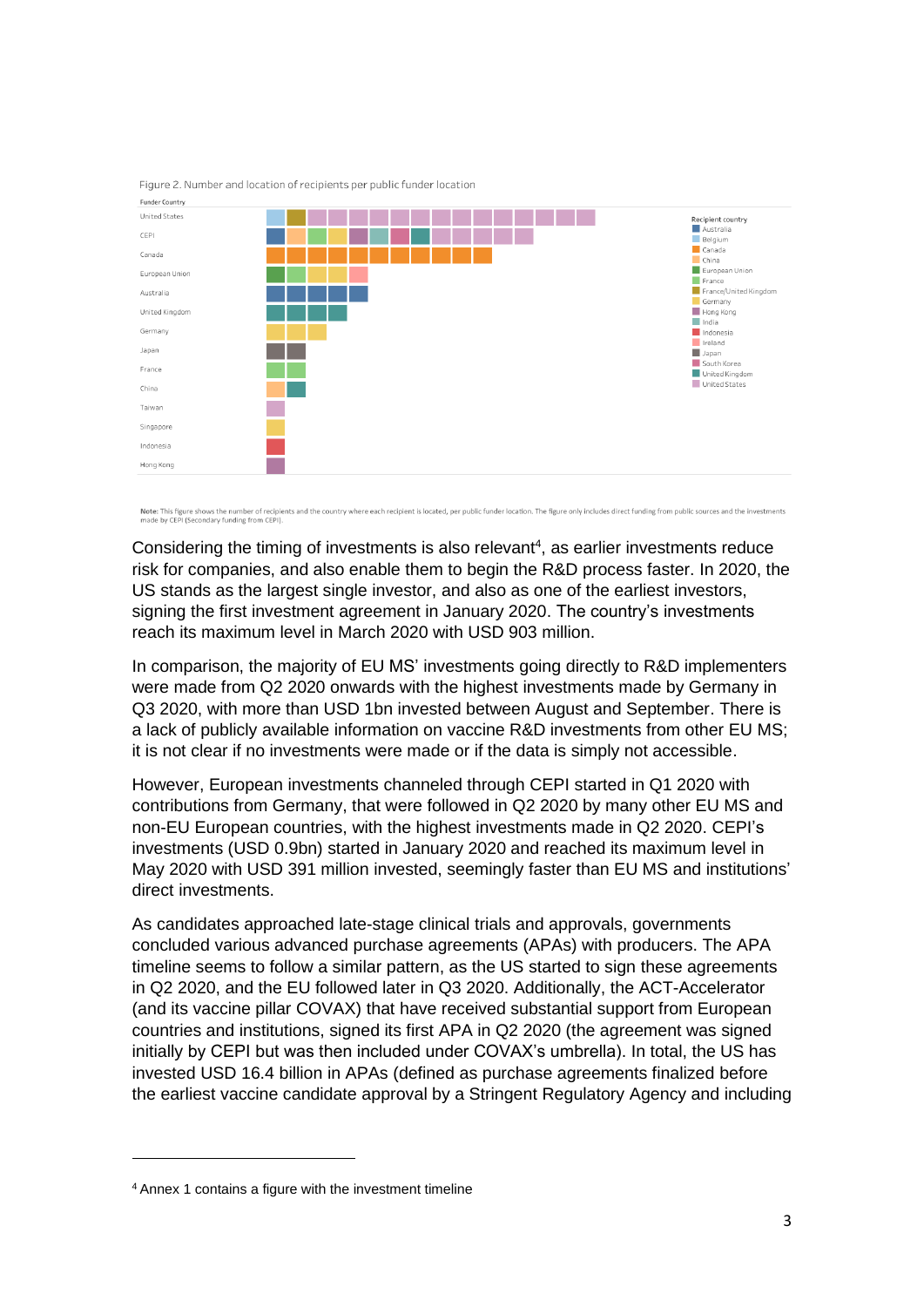contract extensions as part of the total investments) 5 . The European Commission, invested USD 22.5 billion in APA, becoming the highest investor according to our estimates.

APAs can be understood as incentives for R&D as they provide a secure demand stimulus for manufacturers to invest in production and clinical trials. In addition, some agreements (e.g., US Operation Warp Speed) likely included funding for both R&D and the advance purchase of final products, but due to the lack of transparency, the amounts dedicated to each activity are not clear.

#### **Conclusion**

HERA is intended to address fragmentation of countermeasure R&D efforts in the  $EU<sup>6</sup>$ . Indeed, data on direct public investments directed to COVID-19 vaccine development shows a fragmented and slower response from the EU and its MS compared to other actors, such as the US or CEPI. However, by contributing to CEPI the EU and EU MS attained a faster deployment of economic resources to run R&D activities.

By collaborating with global health initiatives such as CEPI, the EU displayed an initial commitment to achieve global access to COVID-19 vaccines. This is also an important objective for HERA<sup>7</sup>. HERA could achieve broader global impact for the EU by requiring that recipients of its investments contribute to achieving global access to countermeasures, for example, through allocation of a proportion of initial supply to developing countries, technology transfer and sharing of intellectual property. It could also reach a more geographically diverse R&D portfolio by continuing to participate in global health initiatives like CEPI.

The level of public investment in developing, purchasing and deploying COVID-19 vaccines is unprecedented in size and speed. Although EU involvement in both funding R&D activities and signing APAs seems to have taken place after the US, the EU and its MS are collectively the largest global investor when combining direct R&D investments and APAs, and the second largest investor when considering R&D investments (either direct investments or through CEPI) which likely allowed for the faster development and production of COVID-19 vaccines.

The creation of an operational and infrastructure Authority as HERA could reinforce increased coordination and speed across EU MS and institutions to address global health threats, strengthening the role of the EU as a global actor by ensuring equitable and global access to medical countermeasures developed by HERA and the creation of an end-to-end approach to develop health technologies in a space where public sector engagement is essential.

<sup>5</sup> We acknowledge that this could overestimate the "pull" effect for extensions agreed after SRA approval. However, extensions were included in the initial contract, and could be understood as a demand signal for manufacturers, reducing uncertainty.

<sup>6</sup> https://eur-lex.europa.eu/legal-content/ES/ALL/?uri=PI\_COM:Ares(2021)674649

<sup>7</sup> Ibid. "HERA would also support the EU as a global actor and help to ensure improved availability and access of crisis-relevant countermeasures, which are also needed in countries outside of the EU. To this end, HERA would coordinate and collaborate with international partners, stakeholders and organisations at an international level."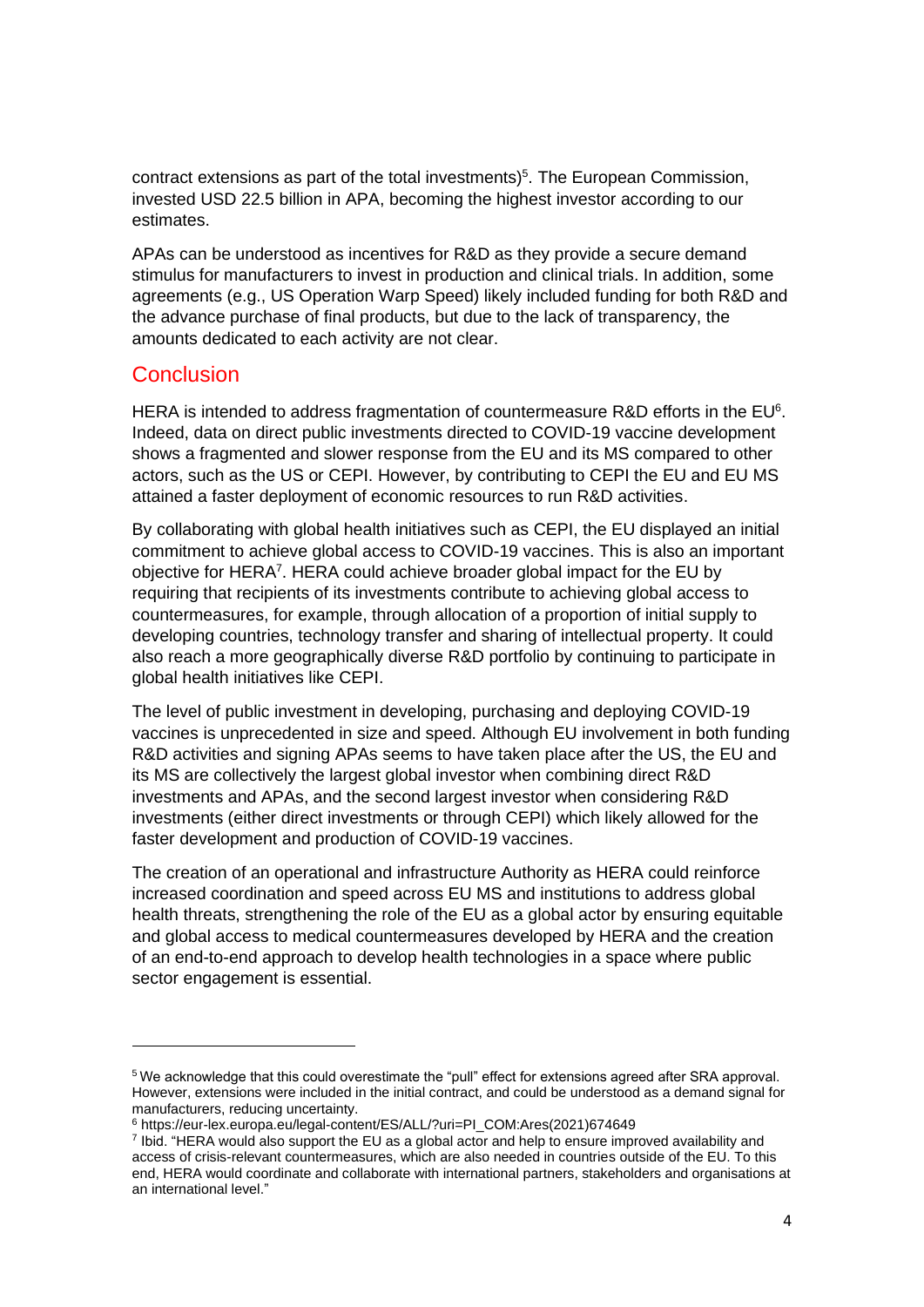## Methodology and Limitations

This analysis relies on public disclosure of R&D investments for COVID-19 vaccines in 2020 and 2021<sup>8</sup>. Information on R&D investments is collected from news, reports, academic articles, and data repositories<sup>9</sup>. Funding directed to basic research, supply of vaccines or technology transfers was not included.

Advance purchase agreements (APAs) are those reported on a date prior to vaccine approval (emergency approval included) by a Stringent Regulatory Agency (SRA). Agreements with data on the amount invested were included, and contract extensions were considered part of the initial agreement<sup>10</sup>. When more than one SRAs had approved the vaccine candidate the earliest date was taken.

Given the changing nature of the COVID-19 vaccine R&D landscape, the different definitions applied in the funding agreements and the sensitive nature of pharmaceutical R&D investments, the data may contain inaccuracies or be out of date. Pharmaceutical industry investments are not included in the database, given the lack of publicly available data. Similarly, investment data coming from some countries may be underreported.

The data collected show R&D investments and/or commitments to invest, but do not show current disbursements of the funding agreed. Additionally, it does not differentiate between grants, loans or other types of funding agreements.

<sup>8</sup> Last Update was done on May 11th, 2021

<sup>9</sup> Policy Cures Research COVID-19 R&D tracker, ACT-Accelerator Tracker. Data for APAs comes from our COVID-19 Vaccine Arrangements tracker (Global Health Centre. (2021). COVID-19 Vaccine Purchases and Manufacturing Agreements. Graduate Institute of International and Development Studies. https://www.knowledgeportalia.org/covid19-vaccinearrangements)